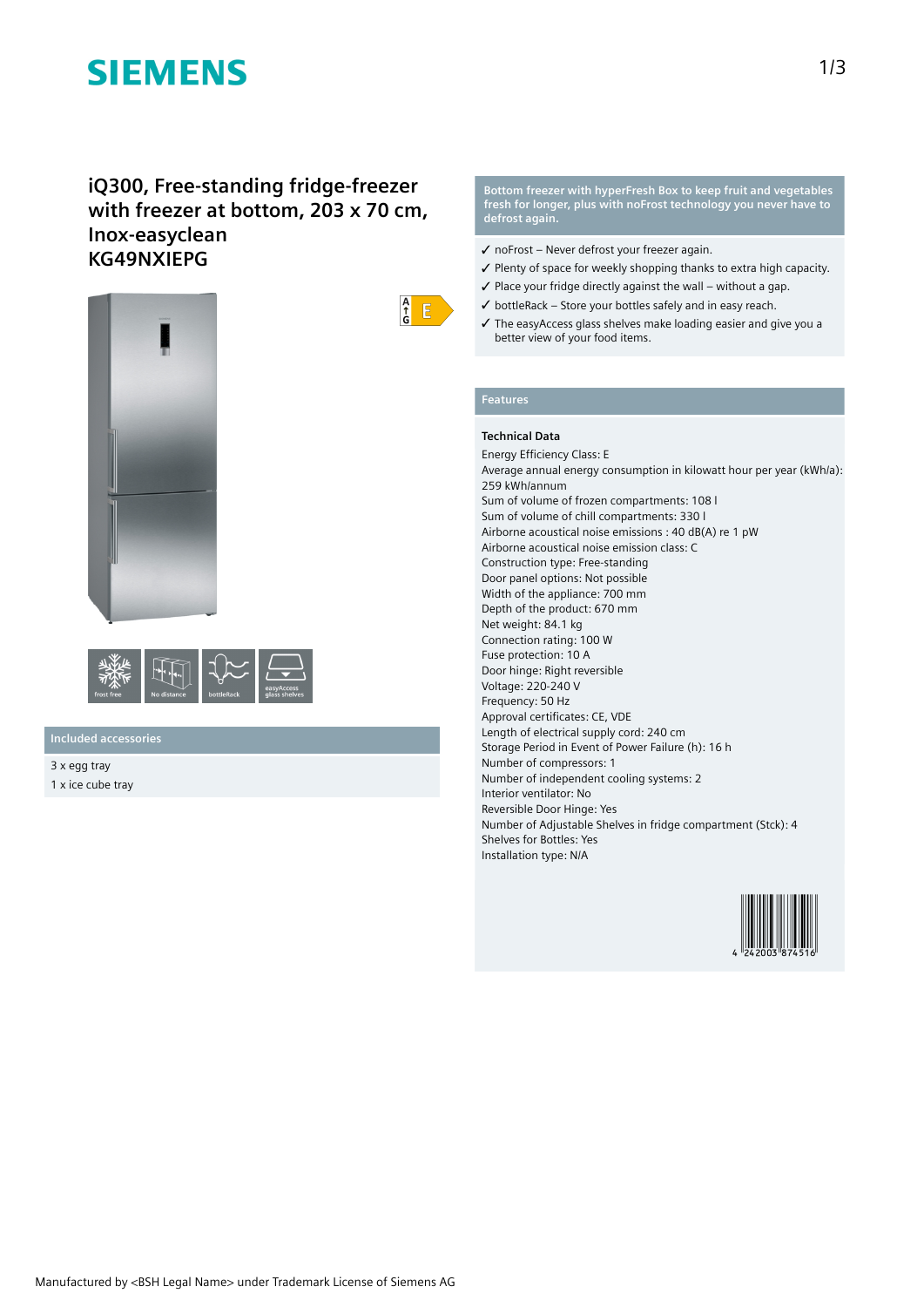# **SIEMENS**

## iQ300, Free-standing fridge-freezer with freezer at bottom, 203 x 70 cm, Inox-easyclean **K G 4 9 N X I E P G**

#### **Features**

#### ● K G 4 9 N XIE P G

- NoFrost, Fridge freezer
- $\bullet$  softline curved door design, premium door design Stainless steel anti-fingerprint

#### Design features

- Stainless steel anti-fingerprint doors and Pearl grey (VZF 07127) side panels
- vertical door handle
- Right hinged door, door reversible
- Electronic control (2 LED chains)
- LED fridge light with Soft Start

#### Food freshness system

#### Key features - Fridge section

- 1 hyperFresh box with integrated humidity control
- 2 hyperFresh ◀0°C► boxes with temperature control fish and meat stay fresh for longer.
- multiAirflow cooling improves circulation of air around the fridge
- ●<br>● 5 removable safety glass shelves of which 4 are easy pull out
- 4 door bins
- Bottle rack

#### **Key** features - Freezer section

- NoFrost, never have to defrost ever again
- 3 freezer drawers
- SuperFreeze with Manual/automatic activiation

#### **A d d i t i o n a l f e a t u r e s**

 $\bullet$  3 x egg tray, 2 x ice cube tray

#### Dimension and installation

- Connection value 100 W
- $220 240V$
- Height adjustable front feet
- Dimensions: 203 cm H x 70 cm W x 67 cm D
- Based on the results of the standard 24-hour test. Actual consumption depends on usage/position of the applianc e .
- To achieve the declared energy consumption, the attached distanceholders have to be used. As a result, the appliance depth increases by about 3.5 cm. The appliance used without the distance holder is fully functional, but has a slightly higher energy consumption.

#### Performance and Consumption

- EU19\_EEK\_D: E
- Total Volume : 4 3 8 l
- Net Fridge Volume : 3 3 0 l
- Net Freezer Volume : 108 l
- Freezing capacity 24h : 12 kg
- Annual Energy Consumption: 259 kWh/a
- Climate Class: SN-T
- Noise Level: 40 dB, EU19 Noise emission class D: C
- Temperature rise time : EU19\_Temperature rise time\_D: 16 H